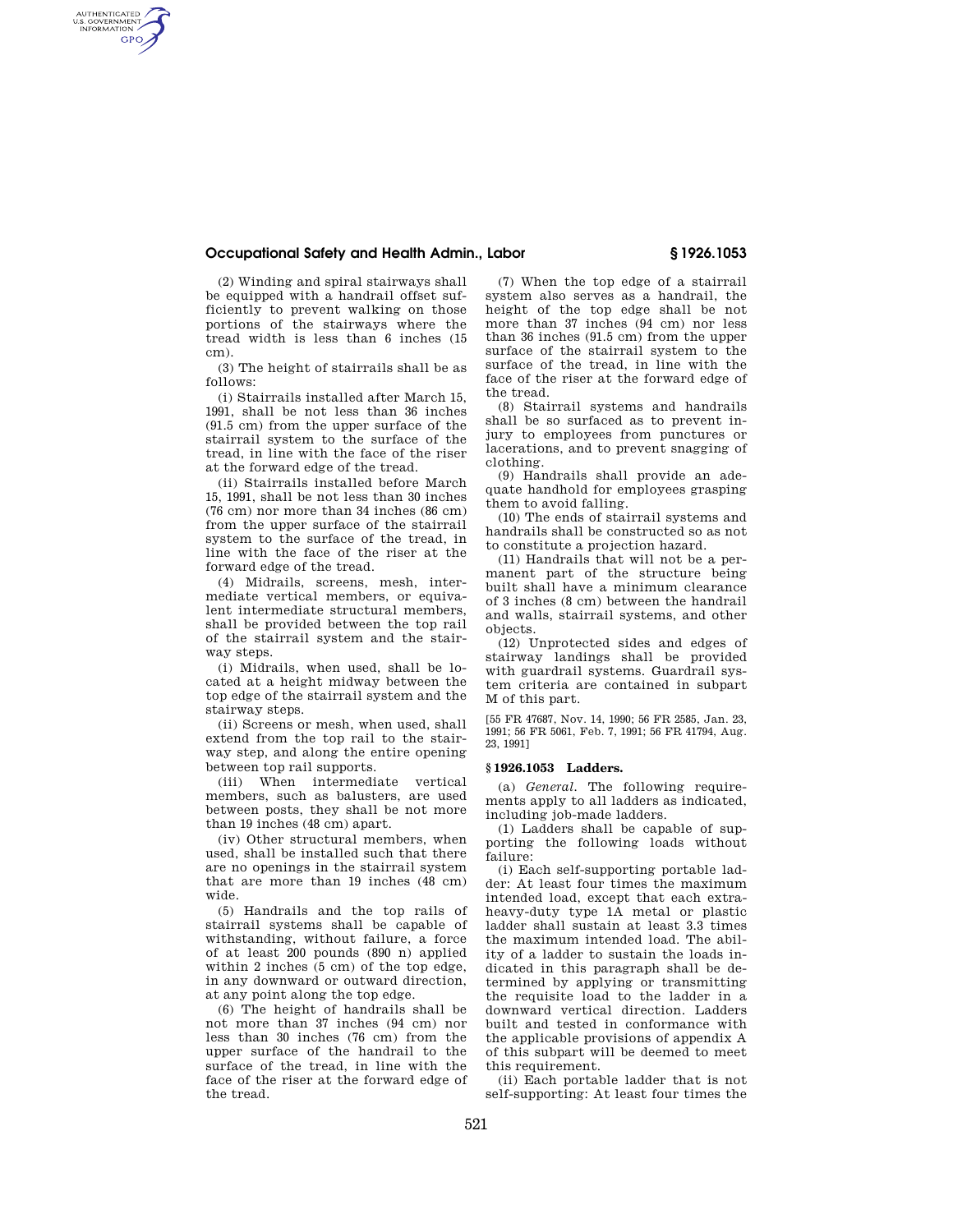maximum intended load, except that each extra-heavy-duty type 1A metal or plastic ladders shall sustain at least 3.3 times the maximum intended load. The ability of a ladder to sustain the loads indicated in this paragraph shall be determined by applying or transmitting the requisite load to the ladder in a downward vertical direction when the ladder is placed at an angle of  $75\frac{1}{2}$  degrees from the horizontal. Ladders built and tested in conformance with the applicable provisions of appendix A will be deemed to meet this requirement.

(iii) Each fixed ladder: At least two loads of 250 pounds (114 kg) each, concentrated between any two consecutive attachments (the number and position of additional concentrated loads of 250 pounds (114 kg) each, determined from anticipated usage of the ladder, shall also be included), plus anticipated loads caused by ice buildup, winds, rigging, and impact loads resulting from the use of ladder safety devices. Each step or rung shall be capable of supporting a single concentrated load of at least 250 pounds (114 kg) applied in the middle of the step or rung. Ladders built in conformance with the applicable provisions of appendix A will be deemed to meet this requirement.

(2) Ladder rungs, cleats, and steps shall be parallel, level, and uniformly spaced when the ladder is in position for use.

(3)(i) Rungs, cleats, and steps of portable ladders (except as provided below) and fixed ladders (including individualrung/step ladders) shall be spaced not less than 10 inches (25 cm) apart, nor more than 14 inches (36 cm) apart, as measured between center lines of the rungs, cleats, and steps.

(ii) Rungs, cleats, and steps of step stools shall be not less than 8 inches (20 cm) apart, nor more than 12 inches (31 cm) apart, as measured between center lines of the rungs, cleats, and steps.

(iii) Rungs, cleats, and steps of the base section of extension trestle ladders shall not be less than 8 inches (20 cm) nor more than 18 inches (46 cm) apart, as measured between center lines of the rungs, cleats, and steps. The rung spacing on the extension section of the extension trestle ladder shall be not less than 6 inches (15 cm)

nor more than 12 inches (31 cm), as measured between center lines of the rungs, cleats, and steps.

 $(4)(i)$  The minimum clear distance between the sides of individual-rung/step ladders and the minimum clear distance between the side rails of other fixed ladders shall be 16 inches (41 cm).

(ii) The minimum clear distance between side rails for all portable ladders shall be  $11\frac{1}{2}$  inches  $(29 \text{ cm})$ .

(5) The rungs of individual-rung/step ladders shall be shaped such that employees' feet cannot slide off the end of the rungs.

 $(6)(i)$  The rungs and steps of fixed metal ladders manufactured after March 15, 1991, shall be corrugated, knurled, dimpled, coated with skid-resistant material, or otherwise treated to minimize slipping.

(ii) The rungs and steps of portable metal ladders shall be corrugated, knurled, dimpled, coated with skid-resistant material, or otherwise treated to minimize slipping.

(7) Ladders shall not be tied or fastened together to provide longer sections unless they are specifically designed for such use.

(8) A metal spreader or locking device shall be provided on each stepladder to hold the front and back sections in an open position when the ladder is being used.

(9) When splicing is required to obtain a given length of side rail, the resulting side rail must be at least equivalent in strength to a one-piece side rail made of the same material.

(10) Except when portable ladders are used to gain access to fixed ladders (such as those on utility towers, billboards, and other structures where the bottom of the fixed ladder is elevated to limit access), when two or more separate ladders are used to reach an elevated work area, the ladders shall be offset with a platform or landing between the ladders. (The requirements to have guardrail systems with toeboards for falling object and overhead protection on platforms and landings are set forth in subpart M of this part.)

(11) Ladder components shall be surfaced so as to prevent injury to an employee from punctures or lacerations, and to prevent snagging of clothing.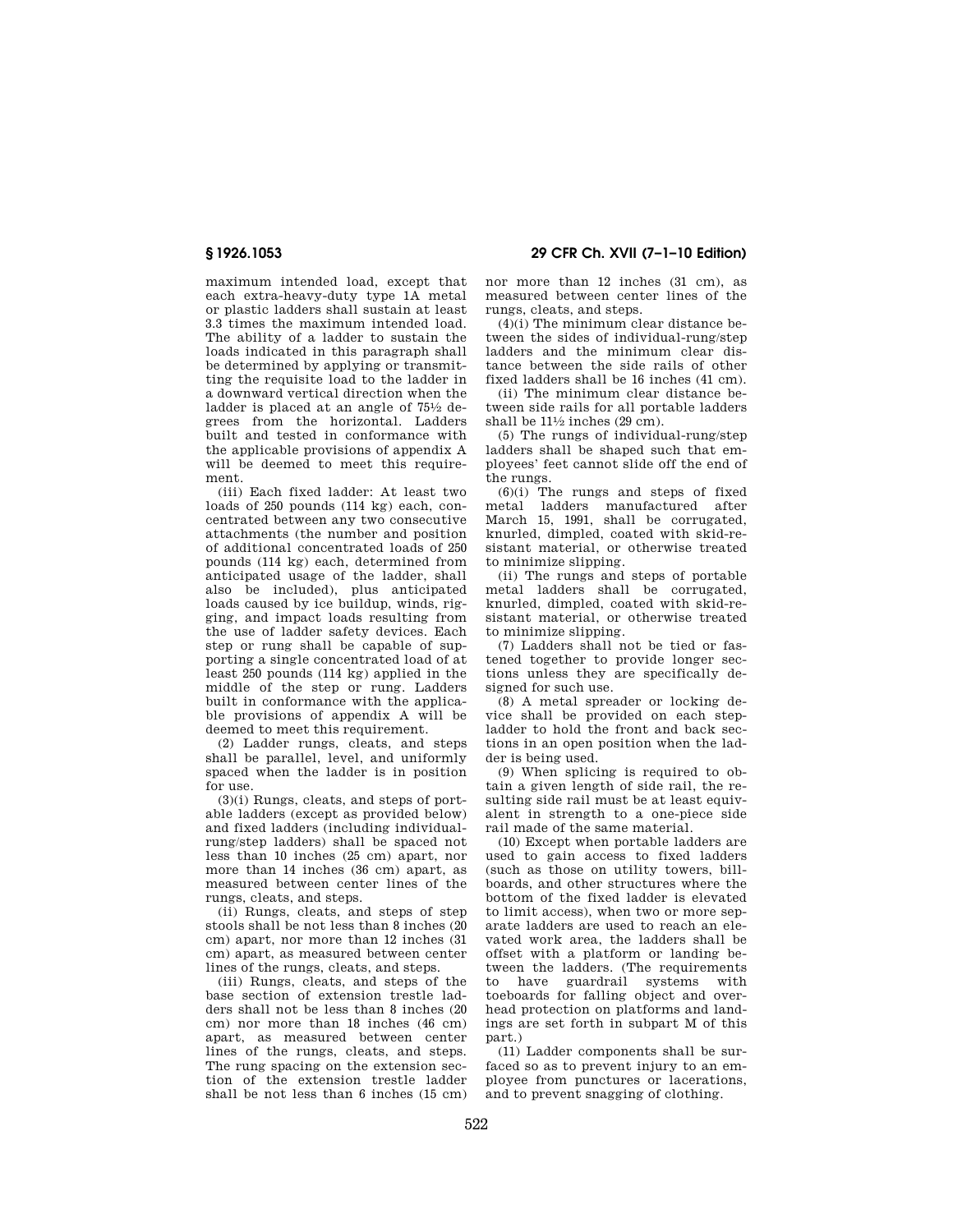### **Occupational Safety and Health Admin., Labor § 1926.1053**

(12) Wood ladders shall not be coated with any opaque covering, except for identification or warning labels which may be placed on one face only of a side rail.

(13) The minimum perpendicular clearance between fixed ladder rungs, cleats, and steps, and any obstruction behind the ladder shall be 7 inches (18 cm), except in the case of an elevator pit ladder, for which a minimum perpendicular clearance of 41⁄2 inches (11 cm) is required.

(14) The minimum perpendicular clearance between the center line of fixed ladder rungs, cleats, and steps, and any obstruction on the climbing side of the ladder shall be 30 inches (76 cm), except as provided in paragraph  $(a)(15)$  of this section.

(15) When unavoidable obstructions are encountered, the minimum perpendicular clearance between the centerline of fixed ladder rungs, cleats, and steps, and the obstruction on the climbing side of the ladder may be reduced to 24 inches (61 cm), provided that a deflection device is installed to guide employees around the obstruction.

(16) Through fixed ladders at their point of access/egress shall have a stepacross distance of not less than 7 inches (18 cm) nor more than 12 inches (30 cm) as measured from the centerline of the steps or rungs to the nearest edge of the landing area. If the normal step-across distance exceeds 12 inches (30 cm), a landing platform shall be provided to reduce the distance to the specified limit.

(17) Fixed ladders without cages or wells shall have a clear width to the nearest permanent object of at least 15 inches (38 cm) on each side of the centerline of the ladder.

(18) Fixed ladders shall be provided with cages, wells, ladder safety devices, or self-retracting lifelines where the length of climb is less than 24 feet (7.3 m) but the top of the ladder is at a distance greater than 24 feet (7.3 m) above lower levels.

(19) Where the total length of a climb equals or exceeds 24 feet (7.3 m), fixed ladders shall be equipped with one of the following:

(i) Ladder safety devices; or

(ii) Self-retracting lifelines, and rest platforms at intervals not to exceed 150 feet  $(45.7 \text{ m})$ ; or

(iii) A cage or well, and multiple ladder sections, each ladder section not to exceed 50 feet (15.2 m) in length. Ladder sections shall be offset from adjacent sections, and landing platforms shall be provided at maximum intervals of 50 feet (15.2 m).

(20) Cages for fixed ladders shall conform to all of the following:

(i) Horizontal bands shall be fastened to the side rails of rail ladders, or directly to the structure, building, or equipment for individual-rung ladders;

(ii) Vertical bars shall be on the inside of the horizontal bands and shall be fastened to them;

(iii) Cages shall extend not less than 27 inches (68 cm), or more than 30 inches (76 cm) from the centerline of the step or rung (excluding the flare at the bottom of the cage), and shall not be less than 27 inches (68 cm) in width;

(iv) The inside of the cage shall be clear of projections;

(v) Horizontal bands shall be spaced not more than 4 feet (1.2 m) on center vertically;

(vi) Vertical bars shall be spaced at intervals not more than 91⁄2 inches (24 cm) on center horizontally;

(vii) The bottom of the cage shall be at a level not less than 7 feet (2.1 m) nor more than 8 feet (2.4 m) above the point of access to the bottom of the ladder. The bottom of the cage shall be flared not less than 4 inches (10 cm) all around within the distance between the bottom horizontal band and the next higher band;

(viii) The top of the cage shall be a minimum of 42 inches (1.1 m) above the top of the platform, or the point of access at the top of the ladder, with provision for access to the platform or other point of access.

(21) Wells for fixed ladders shall conform to all of the following:

(i) They shall completely encircle the ladder;

(ii) They shall be free of projections; (iii) Their inside face on the climbing side of the ladder shall extend not less than 27 inches (68 cm) nor more than 30 inches (76 cm) from the centerline of the step or rung;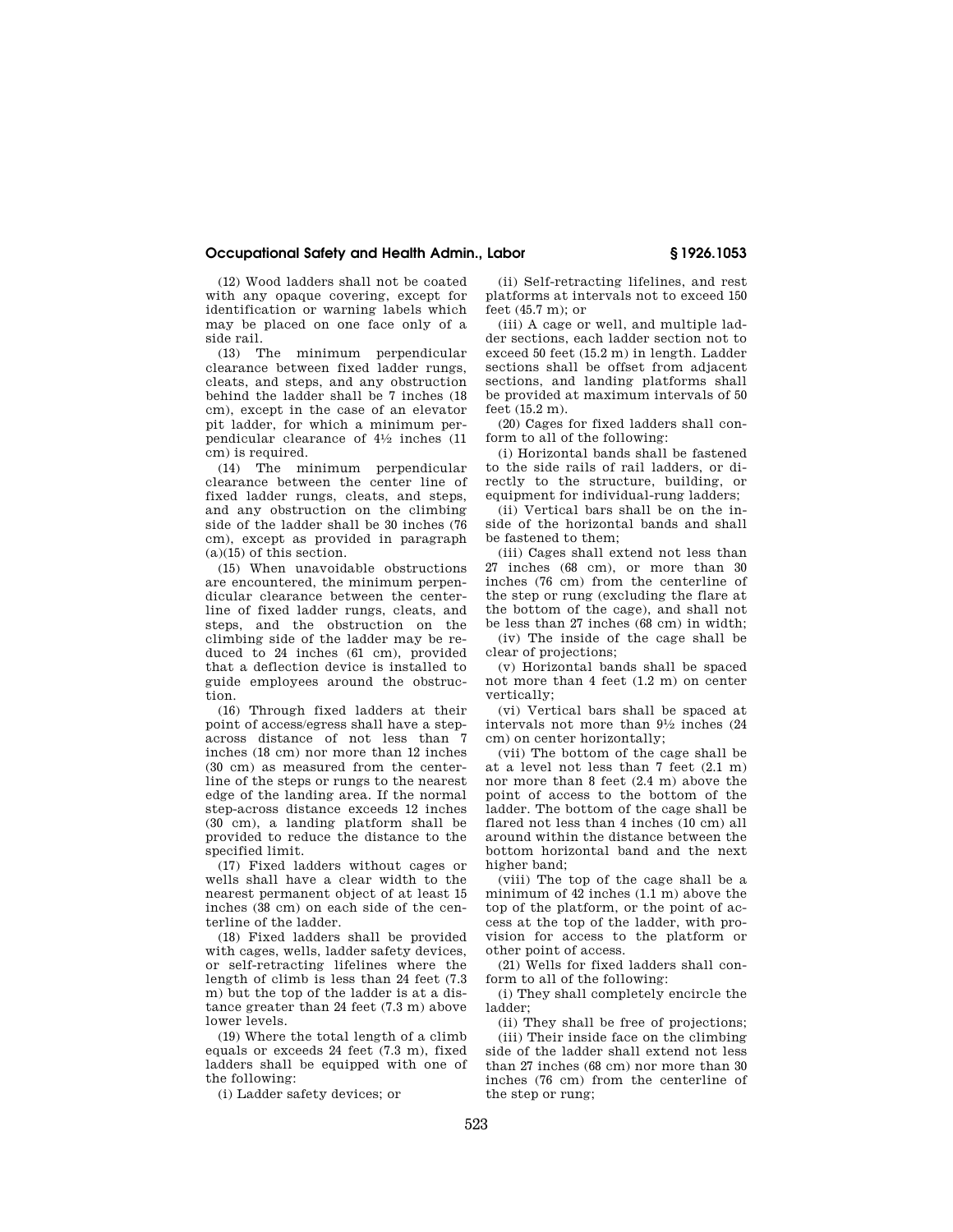**§ 1926.1053 29 CFR Ch. XVII (7–1–10 Edition)** 

(iv) The inside clear width shall be at least 30 inches (76 cm);

(v) The bottom of the wall on the access side shall start at a level not less than 7 feet (2.1 m) nor more than 8 feet (2.4 m) above the point of access to the bottom of the ladder.

(22) Ladder safety devices, and related support systems, for fixed ladders shall conform to all of the following:

(i) They shall be capable of withstanding without failure a drop test consisting of an 18-inch (41 cm) drop of a 500-pound (226 kg) weight;

(ii) They shall permit the employee using the device to ascend or descend without continually having to hold, push or pull any part of the device, leaving both hands free for climbing;

(iii) They shall be activated within 2 feet (.61 m) after a fall occurs, and limit the descending velocity of an employee to 7 feet/sec. (2.1 m/sec.) or less;

(iv) The connection between the carrier or lifeline and the point of attachment to the body belt or harness shall not exceed 9 inches (23 cm) in length.

(23) The mounting of ladder safety devices for fixed ladders shall conform to the following:

(i) Mountings for rigid carriers shall be attached at each end of the carrier, with intermediate mountings, as necessary, spaced along the entire length of the carrier, to provide the strength necessary to stop employees' falls.

(ii) Mountings for flexible carriers shall be attached at each end of the carrier. When the system is exposed to wind, cable guides for flexible carriers shall be installed at a minimum spacing of 25 feet (7.6 m) and maximum spacing of 40 feet (12.2 m) along the entire length of the carrier, to prevent wind damage to the system.

(iii) The design and installation of mountings and cable guides shall not reduce the design strength of the ladder.

(24) The side rails of through or sidestep fixed ladders shall extend 42 inches (1.1 m) above the top of the access level or landing platform served by the ladder. For a parapet ladder, the access level shall be the roof if the parapet is cut to permit passage through the parapet; if the parapet is continuous, the access level shall be the top of the parapet.

(25) For through-fixed-ladder extensions, the steps or rungs shall be omitted from the extension and the extension of the side rails shall be flared to provide not less than 24 inches (61 cm) nor more than 30 inches (76 cm) clearance between side rails. Where ladder safety devices are provided, the maximum clearance between side rails of the extensions shall not exceed 36 inches (91 cm).

(26) For side-step fixed ladders, the side rails and the steps or rungs shall be continuous in the extension.

(27) Individual-rung/step ladders, except those used where their access openings are covered with manhole covers or hatches, shall extend at least 42 inches (1.1 m) above an access level or landing platform either by the continuation of the rung spacings as horizontal grab bars or by providing vertical grab bars that shall have the same lateral spacing as the vertical legs of the rungs.

(b) *Use.* The following requirements apply to the use of all ladders, including job-made ladders, except as otherwise indicated:

(1) When portable ladders are used for access to an upper landing surface, the ladder side rails shall extend at least 3 feet (.9 m) above the upper landing surface to which the ladder is used to gain access; or, when such an extension is not possible because of the ladder's length, then the ladder shall be secured at its top to a rigid support that will not deflect, and a grasping device, such as a grabrail, shall be provided to assist employees in mounting and dismounting the ladder. In no case shall the extension be such that ladder deflection under a load would, by itself, cause the ladder to slip off its support.

(2) Ladders shall be maintained free of oil, grease, and other slipping hazards.

(3) Ladders shall not be loaded beyond the maximum intended load for which they were built, nor beyond their manufacturer's rated capacity.

(4) Ladders shall be used only for the purpose for which they were designed.

(5)(i) Non-self-supporting ladders shall be used at an angle such that the